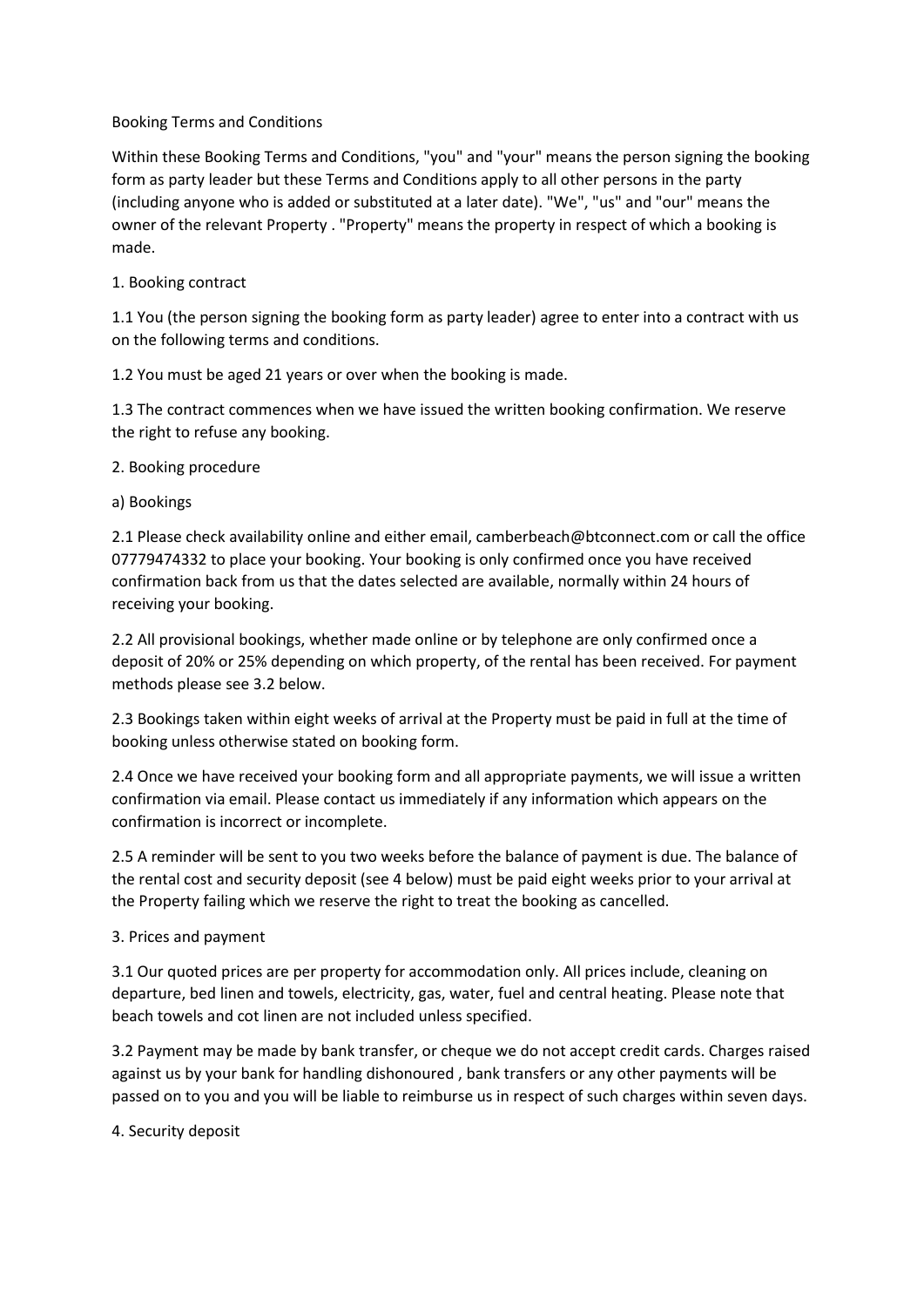4.1 A security deposit of £750 is required for all rentals of Seabreeze. This is to cover the cost of any damage or breakages to or at the Property and any additional cleaning. The security deposit is payable with the balance of the rental cost.

4.2 The additional costs referred to at 4.1 above will be deducted from the security deposit and the remaining balance will be returned to you within two weeks of your departure from the Property. If the security deposit paid by you is not sufficient to cover these additional costs you are required to pay any balance within 14 days of demand.

4.3 We will inspect the Property after your departure and notify you of any damage or breakages noted other than those matters already reported to us in accordance with clause 5.3 below or otherwise.

4.4 We reserve the right to hold the security deposit for longer than two weeks if there is a dispute over damage, or we are awaiting bills/proof of damage.

5. Your responsibilities

5.1 You must arrive and depart within the check-in and check-out times stipulated for the Property, unless special arrangements have been agreed in advance. Usually arrival after

2.00pm low/mid - season and 4.00pm high-season .Departure 10.00am unless a later departure has been pre-arranged.

5.2 You must keep the Property and all furniture, fittings, facilities, equipment and grounds in the same state of repair and condition as at the commencement of the holiday and in the same state of cleanliness and general order in which they were found. We reserve the right to make a deduction from your security deposit or forward to you a bill ,if a security deposit has not been taken, for any additional cleaning required over the usual number of hours committed to departure cleaning.

5.3 You must report to us promptly any breakages or damage and you will be responsible for payment of any breakages, loss or damage to the Property and/or its contents caused by you. 5.4 You are responsible for the correct and decent behaviour of your party. Should you or a member of your party abuse the Property or display dangerous, offensive or rude behaviour to our representatives or any third parties (e.g. neighbours) we reserve the right to require the person(s) concerned to leave the Property.

5.5 You are responsible for you and your party maintaining acceptable levels of noise at the Property and within the grounds and vicinity of the property particularly between the hours of 10.00pm and 8.00am. In the event of you or any member of your party breaching this responsibility, we reserve the right to ask you to vacate the Property and the contract will terminate immediately without refund or compensation.

5.6 You must not exceed the maximum number of people stated in the Property details to reside at the Property nor sublet the Property nor allow anyone to stay at the Property who is not included on the booking form. Please inform us of any changes to your party.

5.7 If you intend to invite more guests other than those staying you must seek prior permission from us. Additional charges and/or an increased security deposit may be sought at our discretion, if the extra guests are approved. Please note: we do not allow weddings or parties at the houses. 5.8 In the event of you breaching the responsibilities set out above, we reserve the right to ask you to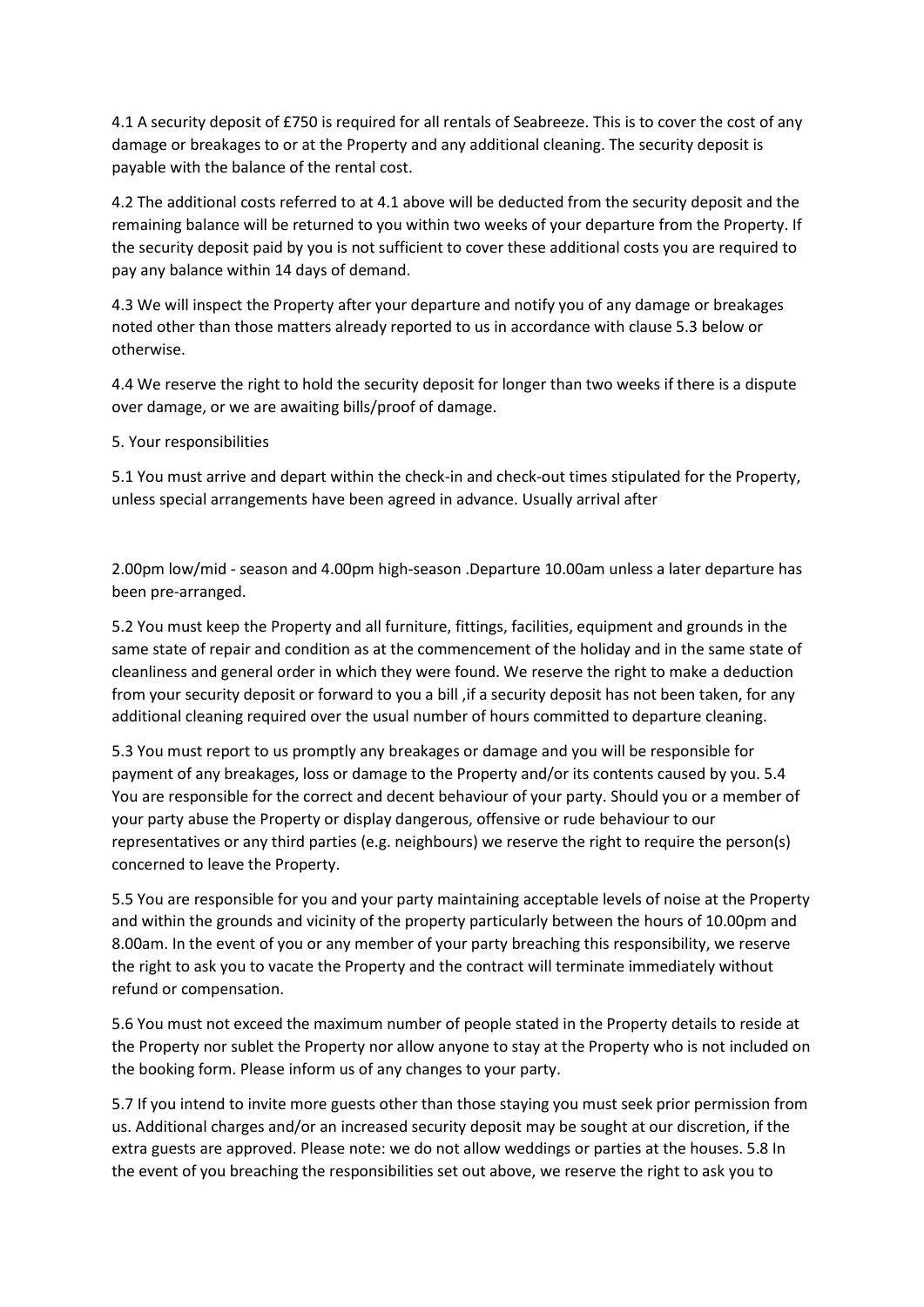vacate the Property and the contract will terminate immediately without refund or compensation save that you will remain liable for any costs or damages incurred by us as a result of your breaching these Booking Terms and Conditions and we reserve the right to deduct such costs and damages from the security deposit.

5.10 Smoking is not permitted in any of our properties.

6. Our liability and that of the owner

6.1 We do not accept liability for any loss, damage or injury howsoever caused to you (or anyone in your party) or to your vehicles or personal property save where personal injury or death is caused by our negligence or by the negligence of the property owner . Any valuables left at the Property are left at your own risk. It is essential and your responsibility to ensure that all doors, shutters and windows are closed and locked when leaving the Property or when in the grounds. We strongly advise that you take out adequate travel insurance (including liability for accidental damage to the Property, cancellation cover and medical and emergency expenses) prior to the commencement of your holiday.

6.2 Children should be monitored at all times and you should verify the suitability of children's equipment which is provided as we cannot accept liability. Please do not leave children unsupervised! A disclaimer must be signed for all children staying at Seabreeze under the age of eight.

6.3 We are not responsible for noise or disturbance originating beyond the boundaries of the Property.

6.4 We do not accept any liability for compensation where performance or prompt performance of our contractual obligations is prevented or affected by reasons outside of our reasonable control, including adverse weather conditions, acts of God, explosion, tempest, fire or accident, war or threat of war, civil disturbances, restrictions and regulations of any kind on the part of the government or local authorities, strikes, lock-outs, or other industrial action or dispute.

6.5 We do not accept responsibility for the failure of public services such as water, gas, electricity, plumbing or sewerage systems or unforeseen breakdown of domestic and mechanical

equipment such as heating or plumbing systems and boilers (but will endeavour to arrange prompt repair).

6.6 All bookings and other arrangements made by us on your behalf with third parties (e.g. catering services) are subject to the terms and conditions imposed by these third parties. We do not take any commission for notifying you of such companies nor do we act as an agent on their behalf. We cannot accept responsibility for these services.

## 7. Access to the Property

We or our representatives have a right to access the Property at any reasonable time during your stay to carry out essential maintenance. We will endeavour to give reasonable notice to you if practicable. Gardeners and maintenance staff may also enter the grounds during your stay but will try as best possible not to interfere with your enjoyment of the Property.

#### 8. Complaints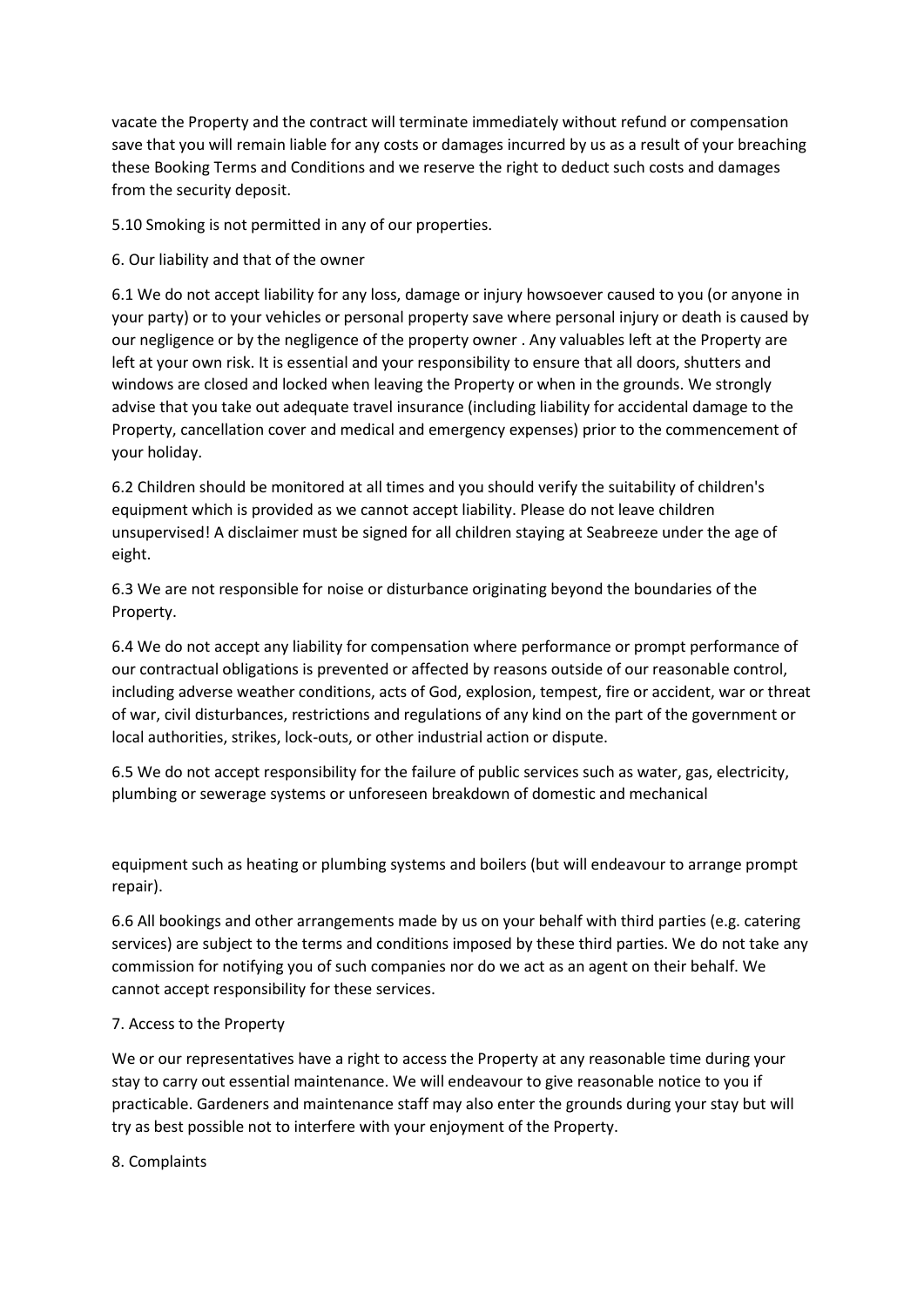8.1 In the event that a complaint arises whilst you are on holiday you should contact us promptly to allow us an opportunity to rectify the matter.

8.2 If the problem is not resolved to your reasonable satisfaction during your holiday, you should put your comments in writing within seven days of your return.

8.3 We cannot accept complaints unless this procedure is followed. Complaints received after your holiday will not be accepted if we have not had prior notification of them and been given the opportunity to put matters right.

9. Alterations or cancellation by you

9.1 If you request any changes to your booking we will endeavour to comply, but cannot guarantee to be able to do so.

9.2 Cancellation by you of your booking must be in writing. The effective date of cancellation is the date we receive written notification. Our cancellation charges are detailed below.

9.3 If you cancel at any time we will endeavour to obtain a replacement client. If a replacement is obtained, we will refund all monies paid by you for the rental, less any difference between the total price you paid or would have paid for the rental and the price paid by the replacement client less our administration fees.

9.4 Where bookings have been made through third parties (e.g. for catering or transport services) you will be liable to the cancellation charges set out in their terms and conditions.

9.5 In the event of cancellation 8 weeks or more prior to the date of the commencement of the rental, the deposit shall be forfeited. unless a re-let is is obtained. If a re-let is obtained the full deposit will be refunded. In the event that cancellation is made less than 8 weeks prior to the date of the commencement of the rental the entire rental is payable. However, we will in all cases use our reasonable endeavours to re-let the house on the best terms obtainable. Except and to the extent such re-let is obtained, you will remain responsible for the payment as set out above. An administration fee of £50.00 will be charged for any cancellation.

#### 10. Alterations or cancelation by us

10.1 In the interest of continual improvement we reserve the right to make minor modifications to furniture, amenities and facilities without any prior notice.

10.2 In the unlikely event that the Property is not available on the date booked (owing for instance to essential major repairs, flood or fire damage), if requested and if available we will try to arrange alternative accommodation of a similar type, price, standard and location. A refund of all monies paid by you to us is alternatively available and you shall have no further right of compensation.

## 11. Pets

11.1 Pets, which are accepted at some of our properties but must not be left alone in the Property at any time. You must not allow pets in the bedrooms or on furniture within the Property. You should remove all traces inside and outside the Property of pet occupation before final departure. You are liable for all damage caused by your pet whilst staying at the Property. We cannot be held responsible for the safety at your pet whilst staying at the Property.

11.2 We reserve the right to levy an additional charge for any extra cleaning required (above the